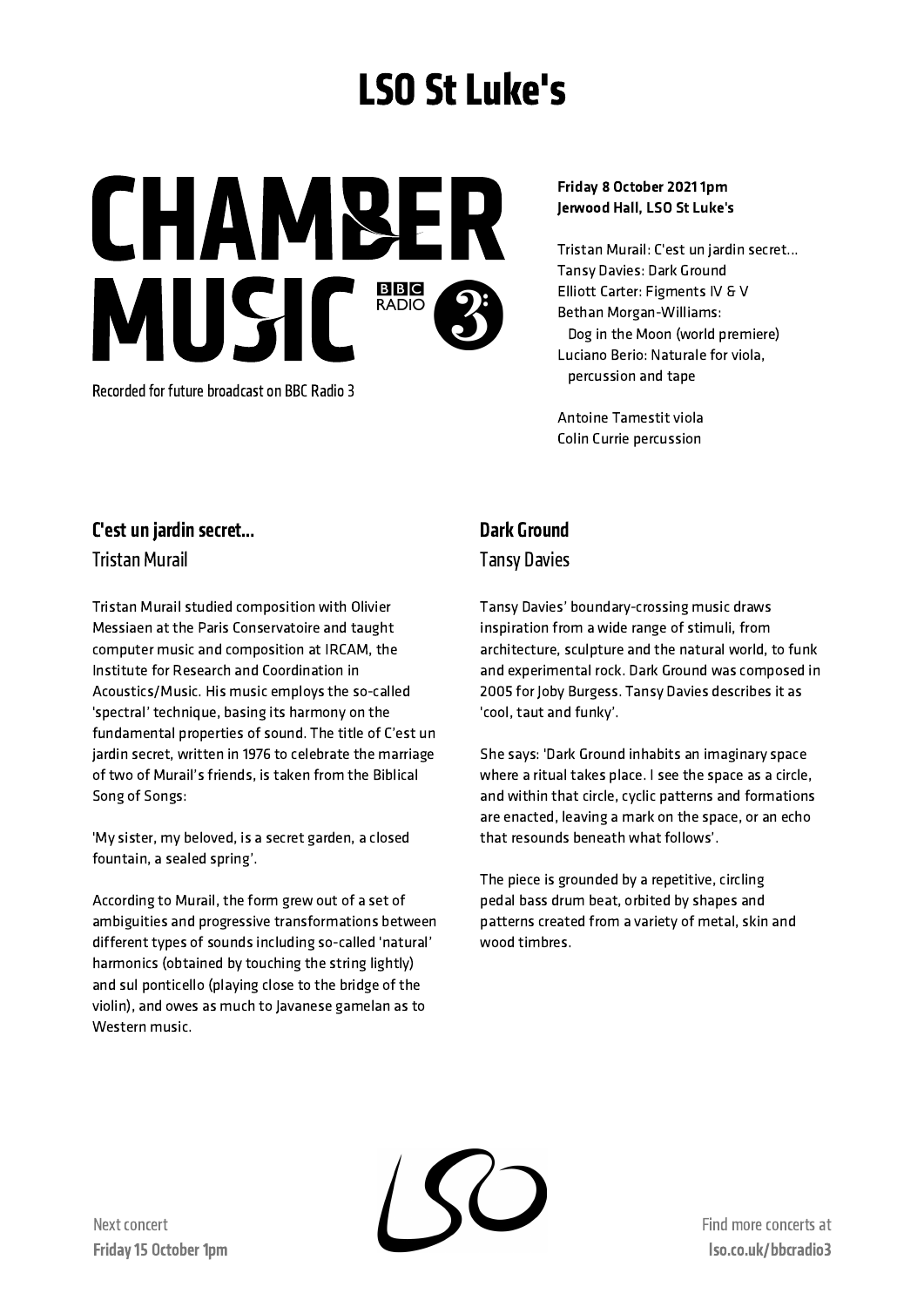#### Figments IV & V

**Elliott Carter** 

#### IV (for viola) V (for marimba)

Chamber music was absolutely central to Elliott Carter's output, and he continued to compose until the very end of his long and productive life. The six Figments were late works, beginning with two for solo cello in 1994 and 2001. Six years later Carter added a third, for double bass, followed by the two in today's programme. No 4 was composed in 2007 for Samuel Rhodes, viola player of the Juilliard Quartet; while Figment V appeared in 2009 as a 17th birthday present for Carter's grandson, Alexander.

## Dogin the Moon Bethan Morgan-Williams

Many of Bethan Morgan-Williams' works result from her collaboration with specific ensembles and soloists. Dog in the Moon (2020), a joint LSO/BBC commission for Antoine Tamestit and Colin Currie, tackles a painful experience rarely, if ever, addressed in music – the loss of a beloved animal. This miniature tone poem is a touching eulogy for Bethan's cocker spaniel Hettie – 'the most-human dog I've ever known' – who died prematurely last year.

Its title, together with its melodic and rhythmic inflections, derives from Dylan Thomas' poignant reflection on grief, Clown in the Moon, while the pitch content also arises from the musical equivalents of the letters of Hettie's name. The shimmering sound of the vibraphone, coupled with the dark tones of the viola, lend the piece an elegiac, dreamlike quality. The first six sections describe an upward curve, gaining momentum as Hettie engages in typically extrovert spaniel behaviour, from flushing pheasants and parading with a stick, to initiating a boisterous chase. After an ominous pause, the parabola begins a downward journey as energy and hope gradually seep away, punctuated by deceptive flickers of renewed energy. A single upward interval on viola and vibraphone, like a question left hanging in the air, represents the final moment of Hettie's life.

### Naturale for viola, percussion and tape Luciano Berio

Luciano Berio composed Naturale in 1985 for the modern dance company Aterballetto of Reggio Emilia. Most of its material was derived from a larger-scale piece for viola and orchestra, VociII, which he had completed the previous year. Berio's interest in folk song dated back to his student years and intensified during the 1950s and early 1960s, when he was married to the Armenian soprano Cathy Berberian. One of his best-known concert works, Voci (Folk Songs) for soprano and orchestra (1964), was based on transcriptions of Italian, American and Armenian folk songs. Voci II drew its material from transcriptions of Sicilian folk songs. Its offshoot, Naturale, combines this with actual field recordings, collected by Berio on the streets of Palermo, of the folk-singer Peppino Celano singing the cries of Sicilian street vendors known as abbagnate. Berio described himself as 'not an ethnomusicologist, just a pragmatic egoist', and stated that he was only interested in folk techniques and means of expression that he could assimilate stylistically, as part of his quest to unify apparently disparate musical worlds.

Programme notes by Wendy Thompson